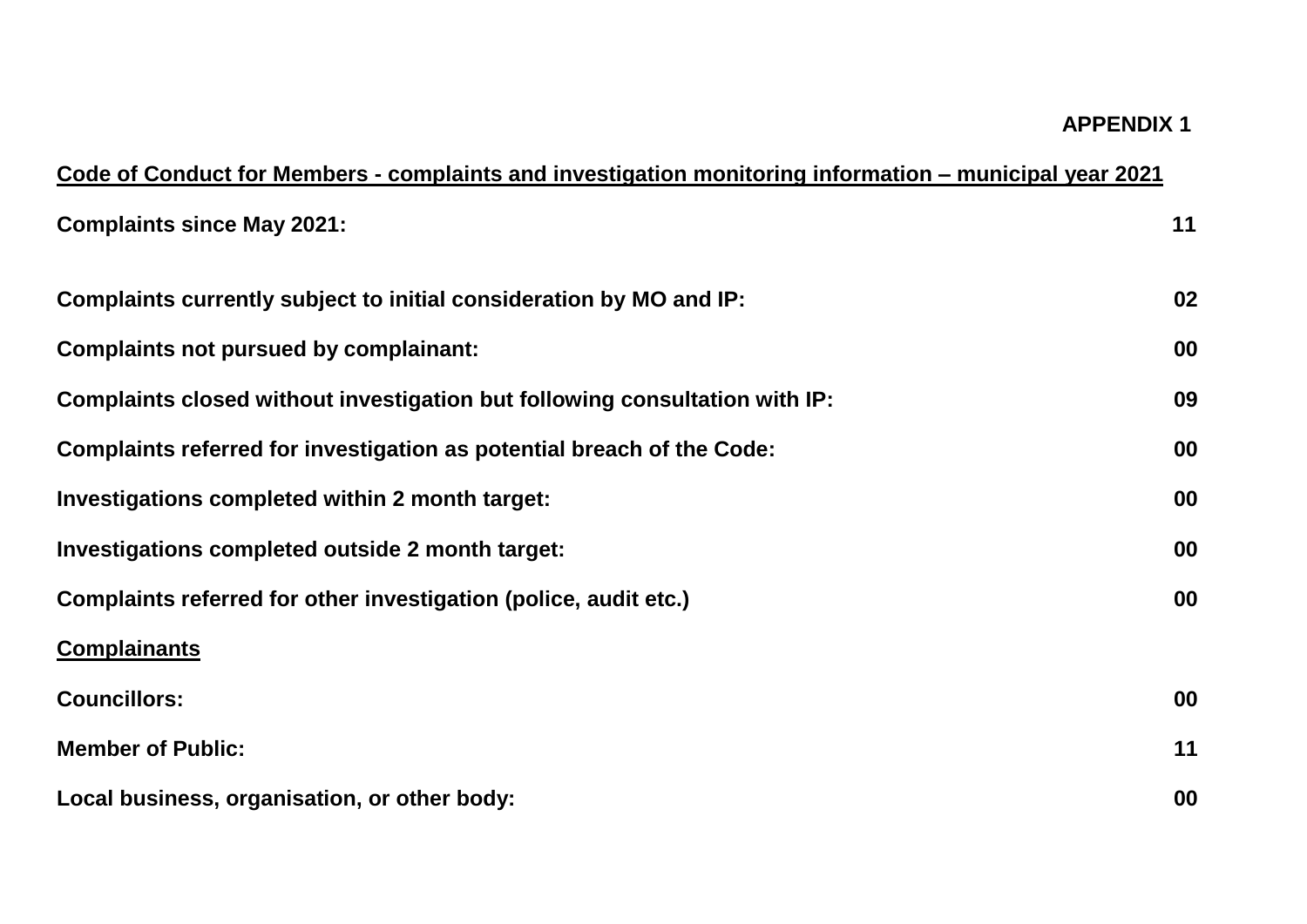## **Code of Conduct Complaints 2021/2022**

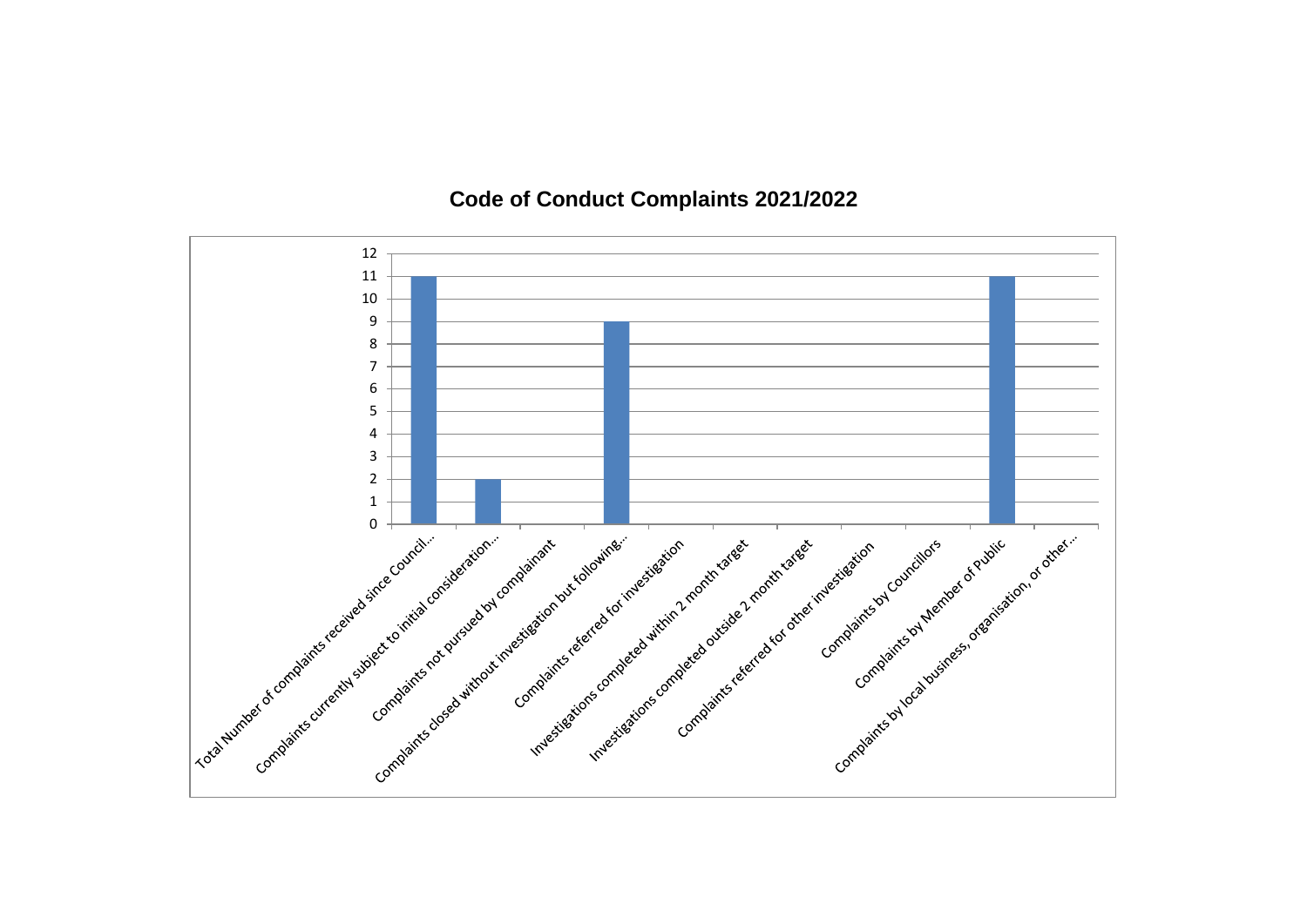| Reference<br>number | <b>Date</b><br>received by<br><b>Monitoring</b><br><b>Officer</b> | Complainant         | Elected/<br>Co-<br>opted<br><b>Member</b><br>(s) | <b>Nature of Complaint</b><br>and potential<br>breach(es) of the Code<br>of Conduct                                                                                                                                                                                        | Date and outcome of consultation with IP                                                                                                                                                                                                                                                                                                                                                                                                                                                                                                                                                                                                                                                                                                                                                                                                                                                      | Date<br>investigation<br>commenced<br>and<br>investigation<br>status | <b>Hearing</b><br>and out-<br>come | <b>Current</b><br>status | Follow up |
|---------------------|-------------------------------------------------------------------|---------------------|--------------------------------------------------|----------------------------------------------------------------------------------------------------------------------------------------------------------------------------------------------------------------------------------------------------------------------------|-----------------------------------------------------------------------------------------------------------------------------------------------------------------------------------------------------------------------------------------------------------------------------------------------------------------------------------------------------------------------------------------------------------------------------------------------------------------------------------------------------------------------------------------------------------------------------------------------------------------------------------------------------------------------------------------------------------------------------------------------------------------------------------------------------------------------------------------------------------------------------------------------|----------------------------------------------------------------------|------------------------------------|--------------------------|-----------|
| 002/2022            | 01/04/2022                                                        | Member of<br>Public | Elected<br>Member                                | Alleged complaint - Cllr not<br>responding to emails in<br>regard to a PCN ticket. The<br>complaint alleges Cllr<br>advised complainant to pay<br>and then dispute. However,<br>after complainant paid,<br>complainant now has been<br>told they are unable to<br>dispute. | Target date: 15/04/2022<br>20/04/2022 - Email sent to complainant<br>requesting further information/email evidence<br>referred to in original complaint form.<br>05/05/2022 - Chaser email sent out to complaint<br>to respond to original email sent on 20/04/2022.<br>26/05/2022 - Consult Director of MO with next<br>steps following no response from complainant.<br>30/05/2022 - Email sent to complainant giving 7<br>days to respond otherwise it would be taken as<br>the complainant wishes not to pursue any further.<br>30/05/2022 - complainant responded to continue<br>with the investigation into the complaint.<br>SMSO replied to complainant asking to provide<br>additional information as requested on original<br>email of 20/04/2022.<br>15/06/2022 - Chaser email sent to complainant<br>to provide additional information to the complaint<br>requested on 20/04/22. |                                                                      |                                    | Open                     |           |